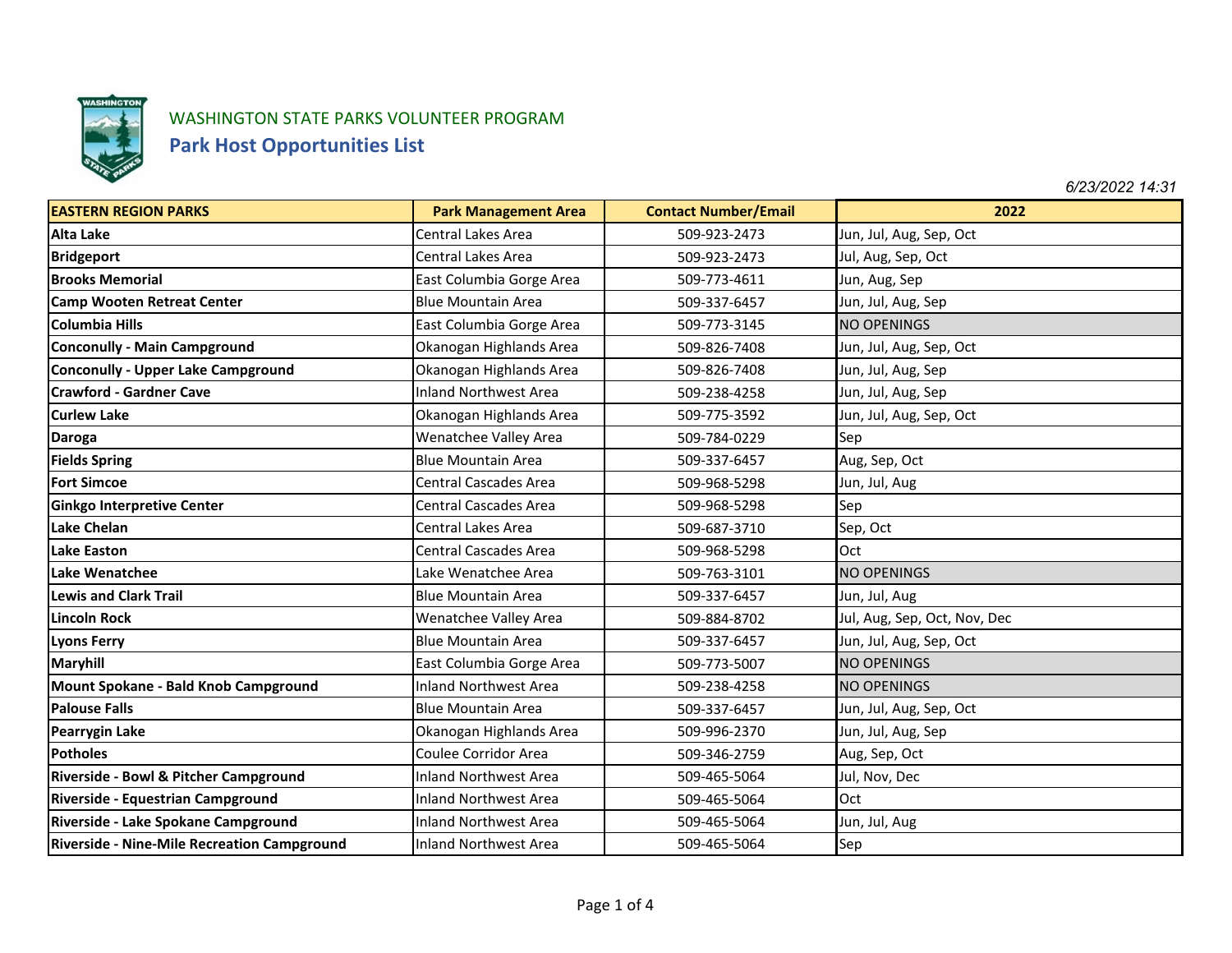| Riverside - Spokane House Interpretive Center                        | <b>Inland Northwest Area</b> | 509-465-5064                  | Aug, Sep                    |
|----------------------------------------------------------------------|------------------------------|-------------------------------|-----------------------------|
| Sacajawea                                                            | <b>Blue Mountain Area</b>    | 509-337-6457                  | Jul, Aug                    |
| <b>Squilchuck</b>                                                    | <b>Wenatchee Valley Area</b> | 509-664-6373                  | Aug, Sep, Oct               |
| <b>Steamboat Rock</b>                                                | Coulee Corridor Area         | jared.liening@parks.wa.gov    | Jul, Aug                    |
| Sun Lakes-Dry Falls - Campground                                     | Coulee Corridor Area         | 509-632-5139                  | Jun, Jul, Aug, Sep, Oct     |
| Sun Lakes-Dry Falls - Camp Delany Retreat Center                     | Coulee Corridor Area         | 509-632-5139                  | Jun, Jul, Aug, Sep, Oct     |
| Sun Lakes-Dry Falls - Interpretive Center                            | Coulee Corridor Area         | 509-632-5139                  | Jun, Jul, Aug, Sep          |
| <b>Twenty-Five Mile Creek</b>                                        | Central Lakes Area           | 509-687-3610                  | Jul, Aug, Sep, Oct          |
| <b>Wanapum Recreation Area</b>                                       | <b>Central Cascades Area</b> | 509-968-5298                  | Aug, Sep                    |
| <b>Wenatchee Confluence</b>                                          | Wenatchee Valley Area        | 509-664-6373                  | Jun, Jul, Aug               |
| Yakima Sportsman                                                     | <b>Central Cascades Area</b> | 509-968-5298                  | Jul, Aug, Oct               |
| <b>SOUTHWEST REGION PARKS</b>                                        | <b>Park Management Area</b>  | <b>Contact Number</b>         | 2022                        |
| <b>Anderson Lake</b>                                                 | Olympic View Area            | 360-385-1259                  | June                        |
| <b>Battle Ground Lake</b>                                            | <b>Battle Ground Area</b>    | 360-263-2350                  | Nov, Dec                    |
| <b>Belfair</b>                                                       | South Sound Area             | carliana.dininni@parks.wa.gov | <b>NO OPENINGS</b>          |
| <b>Blake Island (Marine Park - Moorage ONLY)</b>                     | Kitsap Area                  | 360-731-8330                  | Aug 1-8, Sep, Oct, Nov, Dec |
| <b>Bogachiel</b>                                                     | Olympic Peninsula Area       | 360-374-6356                  | Oct, Nov, Dec               |
| <b>Cape Disappointment - Campground</b>                              | Long Beach Area              | 360-642-3078                  | Jun, Oct, Nov, Dec          |
| Cape Disappointment - Lewis & Clark Interpretive<br>Center           | Long Beach Area              | 360-642-3029                  | Sep                         |
| Cape Disappointment - North Head Lighthouse                          | Long Beach Area              | 360-642-3029                  | Jul                         |
| Cape Disappointment - Fort Columbia Interpretive<br>Center           | Long Beach Area              | 360-642-3029                  | Jul, Aug                    |
| <b>Dosewallips</b>                                                   | Olympic Peninsula Area       | 360-796-4415                  | Sep                         |
| Fort Flagler - Campground                                            | Olympic View Area            | 360-385-1259                  | Oct                         |
| Fort Flagler - Interpretive Tours                                    | Olympic View Area            | 360-385-1259                  | <b>NO OPENINGS</b>          |
| Fort Flagler - Museum & Gift Shop                                    | Olympic View Area            | 360-385-1259                  | <b>NO OPENINGS</b>          |
| <b>Fort Flagler - Retreat Center</b>                                 | Olympic View Area            | 360-385-1259                  | Jun, Jul, Aug, Sep          |
| Fort Worden - Beach Campground                                       | Olympic View Area            | 360-344-4442                  | <b>NO OPENINGS</b>          |
| Fort Worden - Upper Forest Campground                                | Olympic View Area            | 360-344-4442                  | NO OPENINGS                 |
| Fort Worden - Coast Artillery Museum (Interpretive)                  | Olympic View Area            | 360-344-4442                  | NO OPENINGS                 |
| Fort Worden - Commanding Officer's Quarters Museum<br>(Interpretive) | Olympic View Area            | 360-344-4442                  | <b>NO OPENINGS</b>          |
| <b>Grayland Beach</b>                                                | South Beach Area             | 360-268-1457                  | <b>NO OPENINGS</b>          |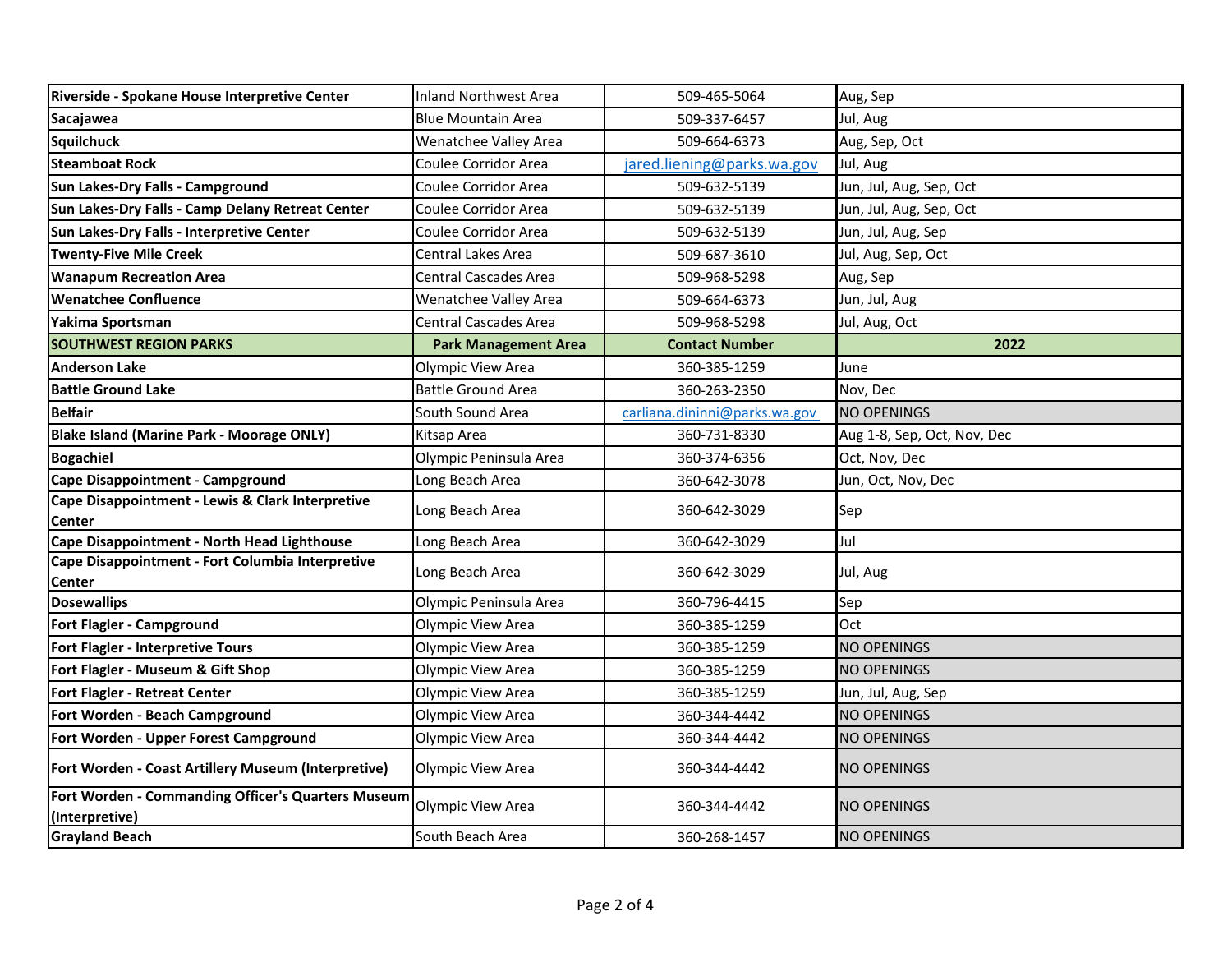| <b>Ike Kinswa</b>                               | <b>Upper Cowlitz Area</b>   | 360-983-3402          | Sept, Oct, Nov, Dec          |
|-------------------------------------------------|-----------------------------|-----------------------|------------------------------|
| <b>Illahee</b>                                  | Kistap Area                 | 360-478-6460          | <b>NO OPENINGS</b>           |
| <b>Jarrell Cove</b>                             | South Sound Area            | 360-426-9226          | <b>NO OPENINGS</b>           |
| Joemma Beach                                    | South Sound Area            | 253-884-1944          | <b>NO OPENINGS</b>           |
| <b>Kitsap Memorial</b>                          | Kitsap Area                 | 360-779-3205          | <b>NO OPENINGS</b>           |
| Lake Sylvia                                     | Northern Shores Area        | 360-249-3621          | Dec                          |
| <b>Lewis and Clark Campground</b>               | <b>Upper Cowlitz Area</b>   | 360-864-2643          | Jun, Sep                     |
| <b>Lewis and Clark ELC</b>                      | <b>Upper Cowlitz Area</b>   | 360-864-2643          | Jun, Jul                     |
| <b>Manchester</b>                               | Kitsap Area                 | 360-871-4065          | <b>NO OPENINGS</b>           |
| Millersylvania                                  | Millersylvania Area         | 360-753-1519          | Jun, Jul, Sep, Oct, Nov, Dec |
| <b>Mystery Bay (Marine Park - Moorage ONLY)</b> | Olympic View Area           | 360-385-1259          | Jun, Jul, Aug, Sep, Oct      |
| <b>Ocean City</b>                               | Northern Shores Area        | 360-289-3553          | Sep, Oct, Nov, Dec           |
| <b>Pacific Beach</b>                            | Northern Shores Area        | 360-289-3553          | <b>Dec</b>                   |
| <b>Paradise Point</b>                           | <b>Battle Ground Area</b>   | 360-263-2350          | Nov, Dec                     |
| <b>Penrose Point</b>                            | South Sound Area            | 253-884-2514          | Jun                          |
| Potlatch                                        | Olympic Peninsula Area      | 360-877-5361          | Nov, Dec                     |
| <b>Rainbow Falls</b>                            | Millersylvania Area         | 360-291-3767          | <b>NO OPENINGS</b>           |
| <b>Scenic Beach</b>                             | Kitsap Area                 | 360-830-5079          | Oct                          |
| <b>Schafer</b>                                  | Northern Shores Area        | 360-249-3621          | Jun, Jul, Sep                |
| <b>Seaquest - Campground</b>                    | <b>Upper Cowlitz Area</b>   | 360-274-8633          | Sep, Dec                     |
| <b>Seaquest - Yurt Village</b>                  | <b>Upper Cowlitz Area</b>   | 360-274-8633          | Jun, Jul, Aug                |
| Seaquest - Mount St Helens Visitor Center       | <b>Upper Cowlitz Area</b>   | 360-274-8633          | Jul, Aug, Sep                |
| Sequim Bay - Campground                         | Olympic Peninsula Area      | 360-683-4235          | <b>NO OPENINGS</b>           |
| Sequim Bay - Ramblewood Retreat Center          | Olympic Peninsula Area      | 360-683-4235          | Nov, Dec                     |
| Twanoh                                          | South Sound Area            | 360-426-9226          | Oct                          |
| <b>Twin Harbors</b>                             | South Beach Area            | 360-268-1457          | <b>NO OPENINGS</b>           |
| <b>NORTHWEST REGION PARKS</b>                   | <b>Park Management Area</b> | <b>Contact Number</b> | 2022                         |
| <b>Bay View</b>                                 | Salish Foothills Area       | 360-757-0227          | Sep, Oct                     |
| <b>Birch Bay</b>                                | Whatcom Bays Area           | 360-371-2800          | Jul, Sep, Nov, Dec           |
| <b>Cama Beach</b>                               | Salish Foothills Area       | 360-387-1550          | Jun                          |
| <b>Camano Island</b>                            | Salish Foothills Area       | 360-387-3031          | Aug                          |
| <b>Dash Point</b>                               | Tahoma Gateway Area         | 253-661-4955          | Jun, Jul, Aug, Sep, Nov      |
| <b>Deception Pass - Campground</b>              | Deception Pass Area         | 360-675-3767          | Jul, Dec                     |
| Deception Pass - Cornet Bay Marina              | <b>Deception Pass Area</b>  | 360-675-3767          | Sep                          |